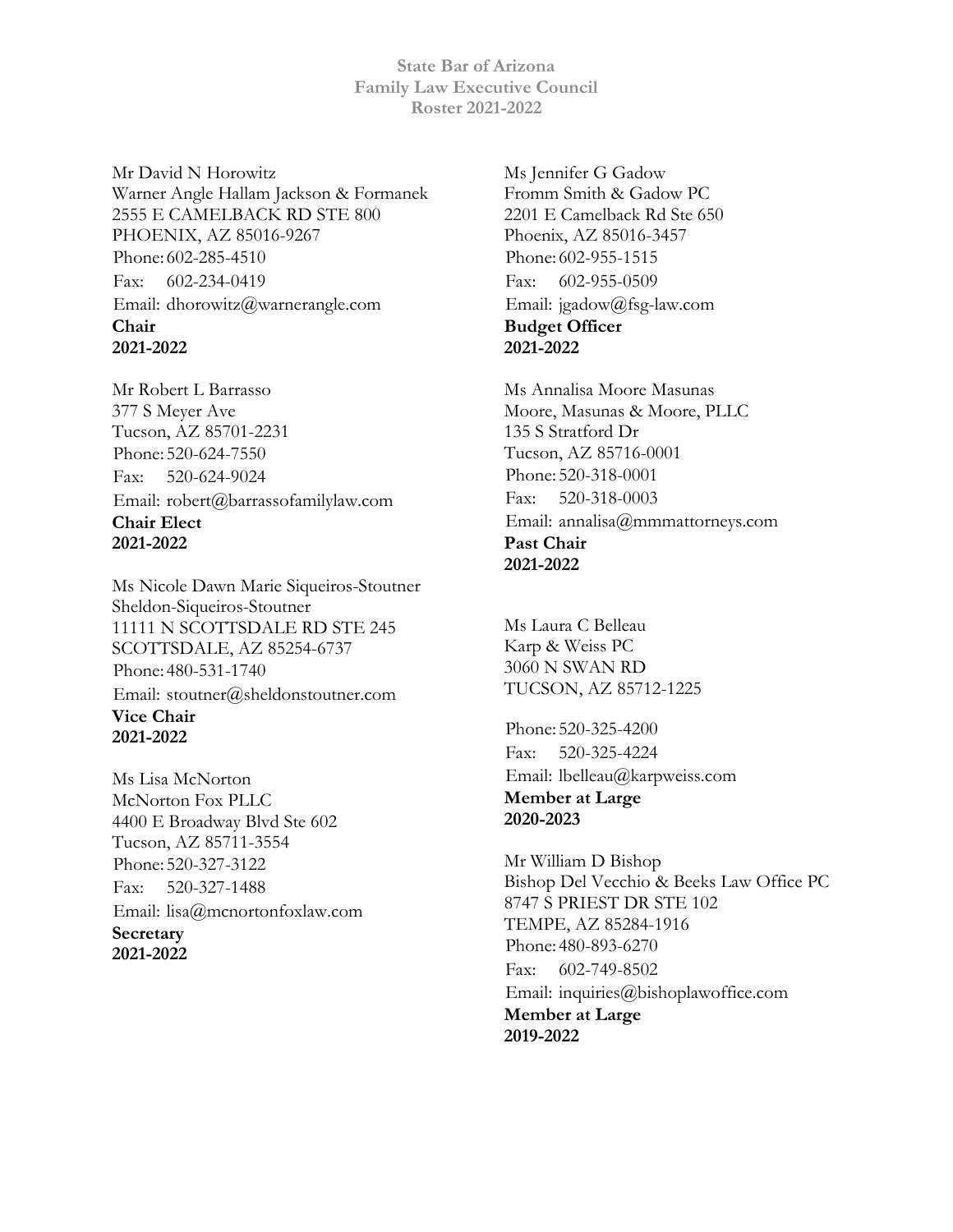**State Bar of Arizona Family Law Executive Council Roster 2021-2022**

Ms Mary K Boyte Henderson Mary Katherine Boyte PC 150 W 2nd St Yuma, AZ 85364-2208 Phone: 928-329-7838 Fax: 928-539-9284 Email: mary@marykboyte.com **Member at Large 2020-2023**

Mr Luke Edward Brown Esq Brown and Wohlford PLLC 2826 N Alvernon Way Tucson, AZ 85712-1502 Phone: 520-326-1166 Fax: 520-318-3667 Email: luke@brownandwohlford.com **Member at Large 2021-2024**

Ms Kristy Ann Clairmont Family Law Legal Consulting PLLC Phone: 520-304-1722 **Member at Large 2020-2023**

Mr Kiilu Davis Esq kdlaw, P.C. 8601 N SCOTTSDALE RD STE 305 SCOTTSDALE, AZ 85253-2738 Phone: 480-275-5655 Email: kiilu@kdlaw.org **Member at Large 2019-2022**

Ms Aleshia Politsky Fessel Community Legal Services 305 S 2ND AVE PHOENIX, AZ 85003-2402 Phone: 602-258-3434 **Member at Large 2019-2022**

Ms Norma C Izzo Jennings Strouss & Salmon PLC 1 E WASHINGTON ST STE 1900 PHOENIX, AZ 85004-2554 Phone: 602-495-2748 Fax: 602-495-2782 Email: norma@jsslaw.com **Member at Large 2021-2024**

Ms Julie A LaBenz LaBenz Law PLLC PO BOX 20405 SEDONA, AZ 86341-0405 Phone: 928-284-0909 Email: julie@julielabenz.com **Member at Large 2021-2024**

Ms Jennika Nydia McKusick Jeffrey G Pollitt PC 2425 E Camelback Rd Ste 1075 Phoenix, AZ 85016-4260 Phone: 602-852-5577 Email: jennika@complexdivorcelaw.com **Member at Large 2020-2023**

Ms Janet H Metcalf Esq Janet H Metcalf PC 51 W 2nd St Yuma, AZ 85364-2249 Phone: 928-782-2558 Email: janet@yumafamlaw.com **Member at Large 2020-2023**